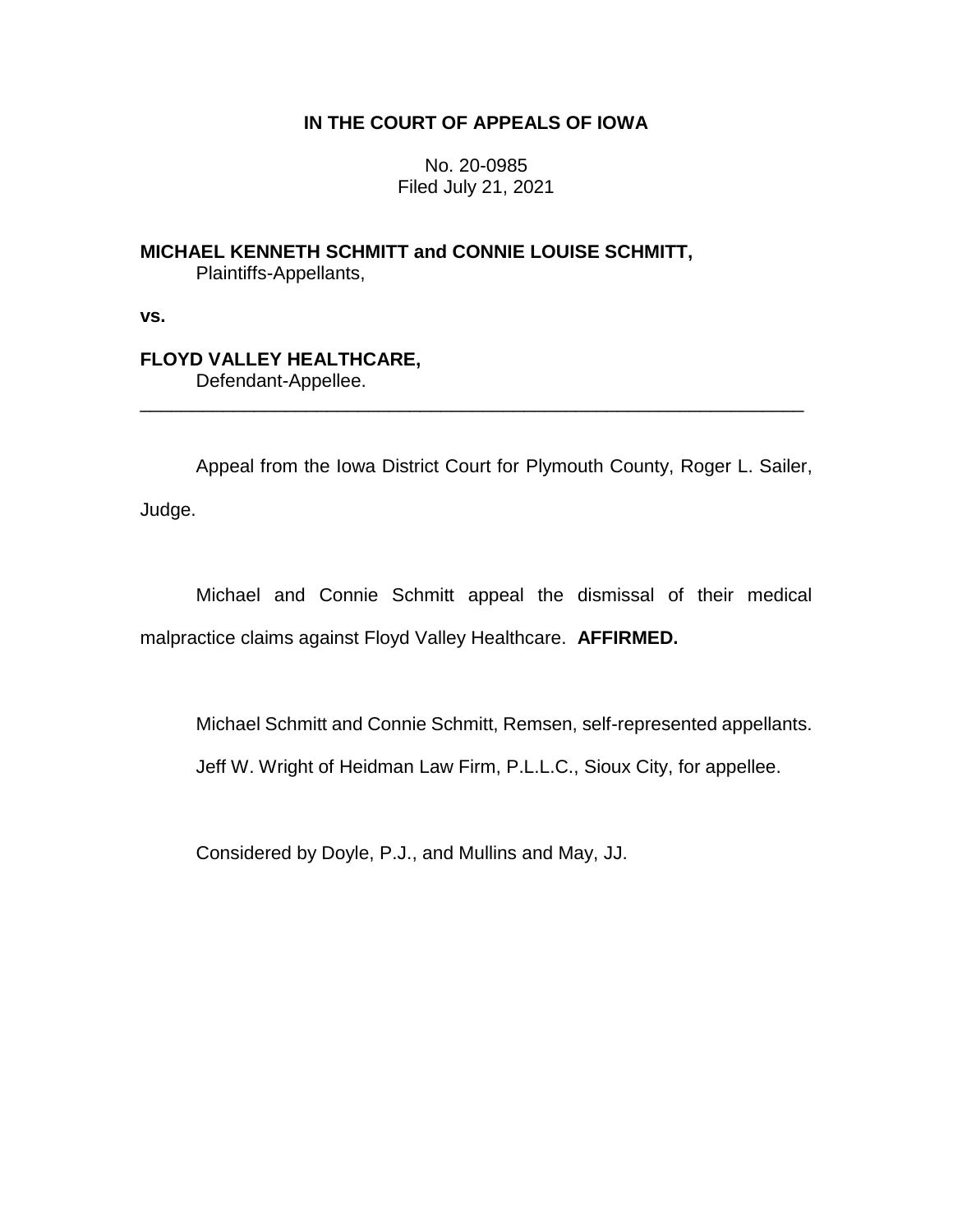## **DOYLE, Presiding Judge.**

 $\overline{a}$ 

Michael and Connie Schmitt appeal the dismissal of their medical malpractice lawsuit against Floyd Valley Healthcare, in which they allege two of its practitioners breached the standard of medical care in diagnosing and treating Connie. The district court dismissed the action because the Schmitts failed to file a certificate of merit affidavit signed by an expert witness describing the standard of care and the defendant's breach of it as required by Iowa Code section 147.140 (2018).<sup>1</sup> Failure to substantially comply with this requirement "shall" lead to "dismissal with prejudice of each cause of action as to which expert witness testimony is necessary to establish a prima facie case." Iowa Code § 147.140(6).

We review dismissals for correction of errors at law. *See Benskin, Inc. v. W. Bank*, 952 N.W.2d 292, 298 (Iowa 2020). In doing so, we accept as true the factual allegations set forth in the petition but not its legal conclusions. *See id.*

Iowa Code section 147.140 requires a plaintiff who alleges medical malpractice "for which expert testimony is necessary to establish a prima facie case" to file within sixty days of the defendant's answer "a certificate of merit affidavit signed by an expert witness with respect to the issue of standard of care and an alleged breach of the standard of care." Iowa Code § 147.140(1)(a). The Schmitts first challenge the district court's determination that a certificate of merit affidavit is required, arguing expert testimony is unnecessary to establish a prima facie case.

<sup>&</sup>lt;sup>1</sup> The Schmitts never requested an extension of the deadline for good cause as allowed under Iowa Code section 147.140(4).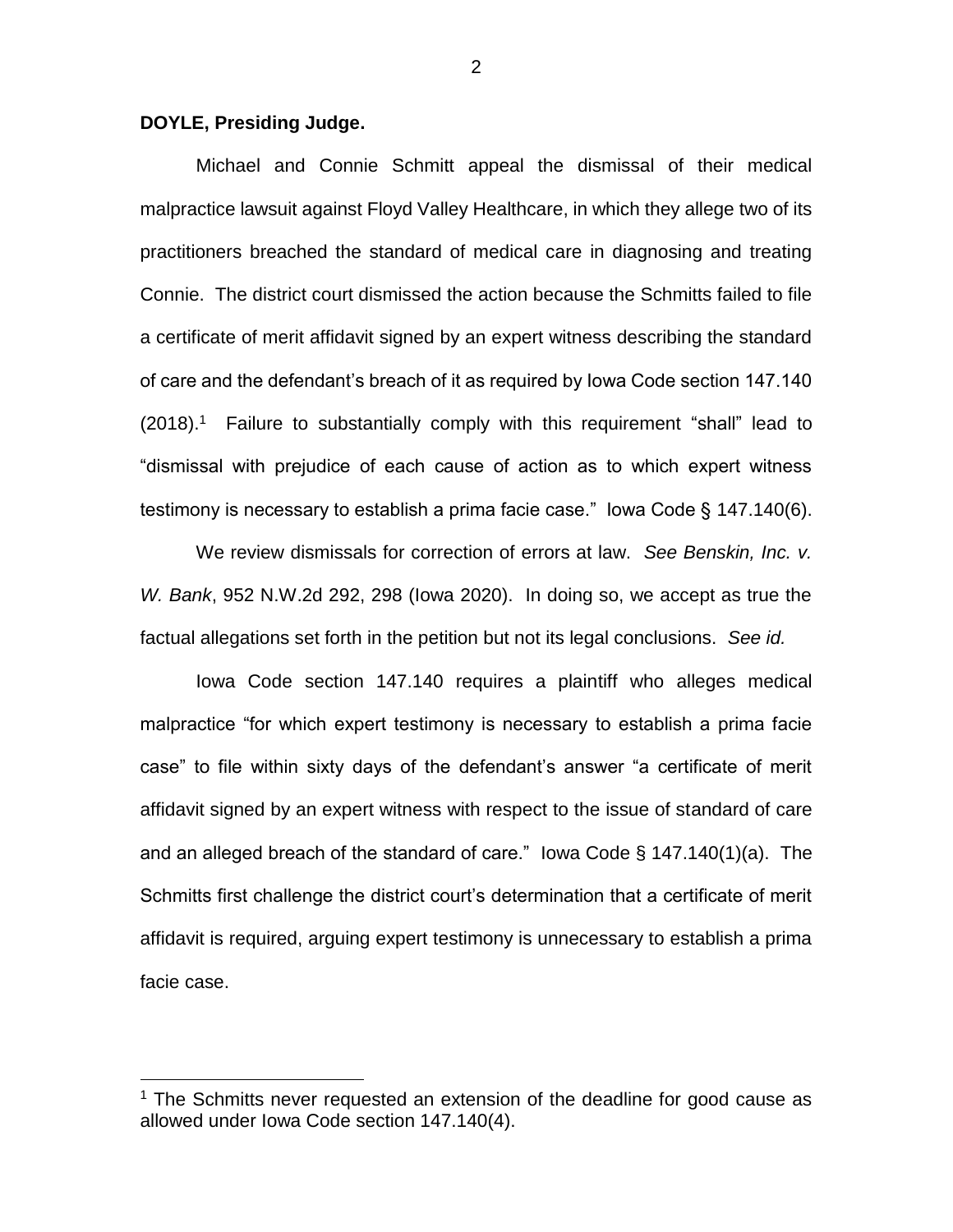"To establish a prima facie case of medical malpractice, the plaintiff must submit evidence that shows the applicable standard of care, the violation of the standard of care, and a causal relationship between the violation and the harm allegedly experienced by the plaintiff." *Lobberecht v. Chendrasekhar*, 744 N.W.2d 104, 108 (Iowa 2008) (citation omitted). Expert witness testimony is ordinarily required to establish the applicable standard of care and its breach. *See Plowman* 

*v. Fort Madison Cmty. Hosp*., 896 N.W.2d 393, 402 (Iowa 2017).

Most medical malpractice lawsuits are so highly technical they may not be submitted to a fact finder without medical expert testimony supporting the claim. Generally, when the ordinary care of a physician is an issue in a medical malpractice action, only experts in the profession can testify and establish the standard of care and skill required. There are two exceptions to this rule: (1) where the physician's lack of care is so obvious as to be within the comprehension of a layperson and requires only common knowledge and experience to understand, and (2) when the physician injures a part of the body not being treated.

*Bazel v. Mabee*, 576 N.W.2d 385, 387 (Iowa Ct. App. 1998) (internal citations omitted). The test for determining if expert testimony is required is whether, when the primary facts are accurately and intelligently described, the jurors are as capable of comprehending the primary facts and drawing correct conclusions from them as an expert. *See Thompson v. Embassy Rehab. & Care Ctr.*, 604 N.W.2d 643, 646 (Iowa 2000).

The district court determined that all but one of the Schmitts' claims require expert witness testimony on the question of standard of care. And although it found that one claim arguably fell under the category of "nonmedical, administrative, ministerial, or routine care" and for which the jurors were capable of comprehending and drawing correct conclusions about the standard of care as a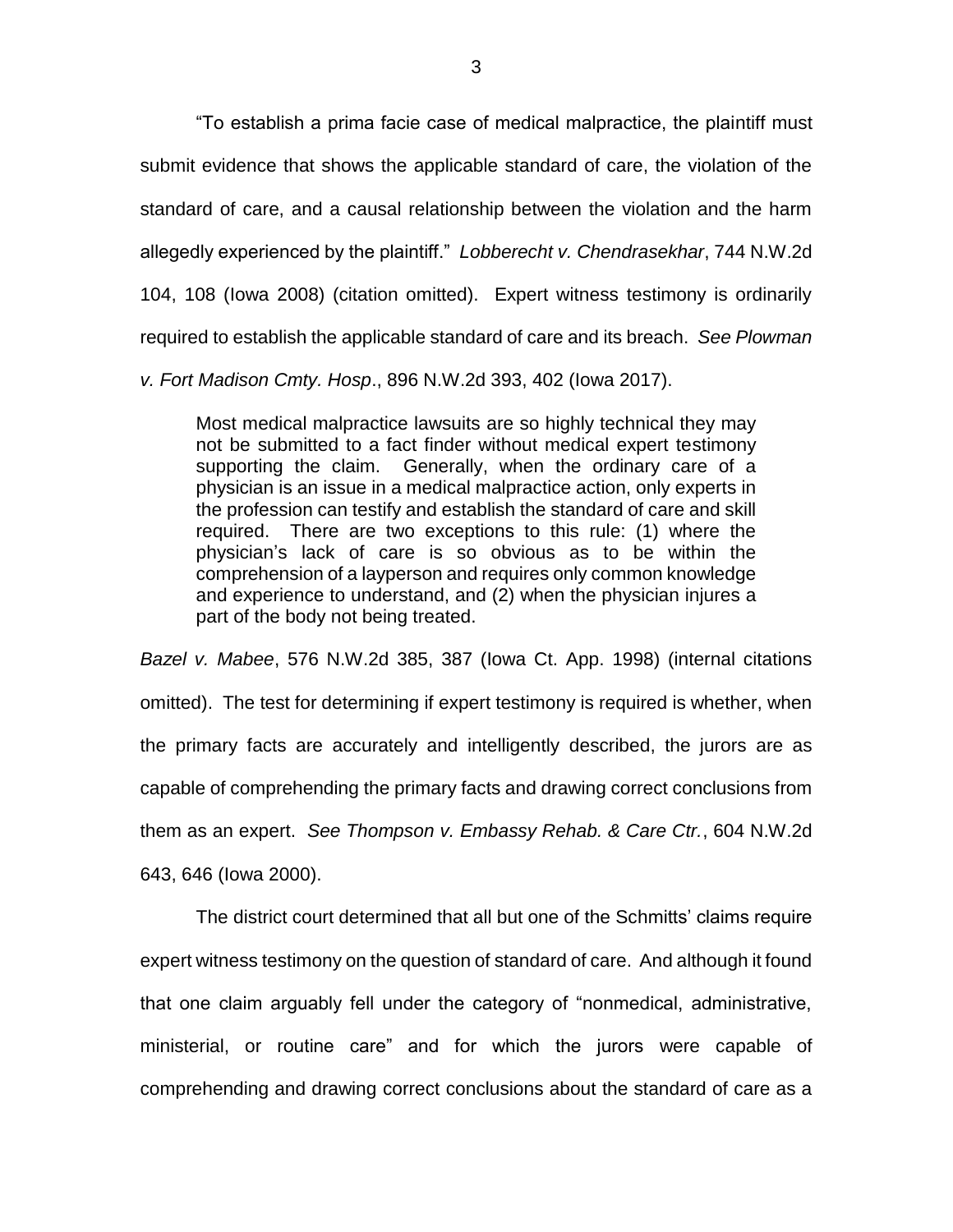witness with specialized knowledge, the court held causation still required expert testimony. Despite the Schmitts' claims that the breach of the standard of care is so clear as to be obvious to a layperson, we find no error in the legal conclusion that expert witness testimony is necessary to establish a prima face case on each of the Schmitts' medical malpractice claims. The district court properly applied the law in determining the Schmitts are required to file a certificate of merit affidavit under section 147.140.

We turn then to the Schmitts' claim they substantially complied by attaching to their petition medical records that provide the same information required by section 147.140(1)(b). This court recently addressed substantial compliance under section 147.140 in *McHugh v. Smith*, No. 20-0724, 2021 WL 1016596 (Iowa Ct. App. Mar. 17, 2021). In *McHugh*, we began by identifying the legislature's objectives in passing the law and found two: to "(1) provide verified information about the medical malpractice allegations to the defendants and (2) do so earlier in the litigation" than the 180-day deadline for disclosing expert witnesses as required by Iowa Code section 668.11. 2021 WL 1016596, at \*4. We then rejected McHugh's claim that information provided to the defendant in her initial disclosure and in answers to interrogatories substantially complied with those objectives:

McHugh's initial disclosures did not sufficiently identify the expert witness who would certify that her claim had colorable merit. And the interrogatory responses, though alleging Dr. Smith breached the applicable standard of care, did not replicate the signed affidavit expected under section 147.140(1)(a). That provision requires plaintiffs to reveal the *expert witness's* familiarity of the applicable standard of care and the *expert witness's* statement that the defendant breached the applicable standard of care.

4